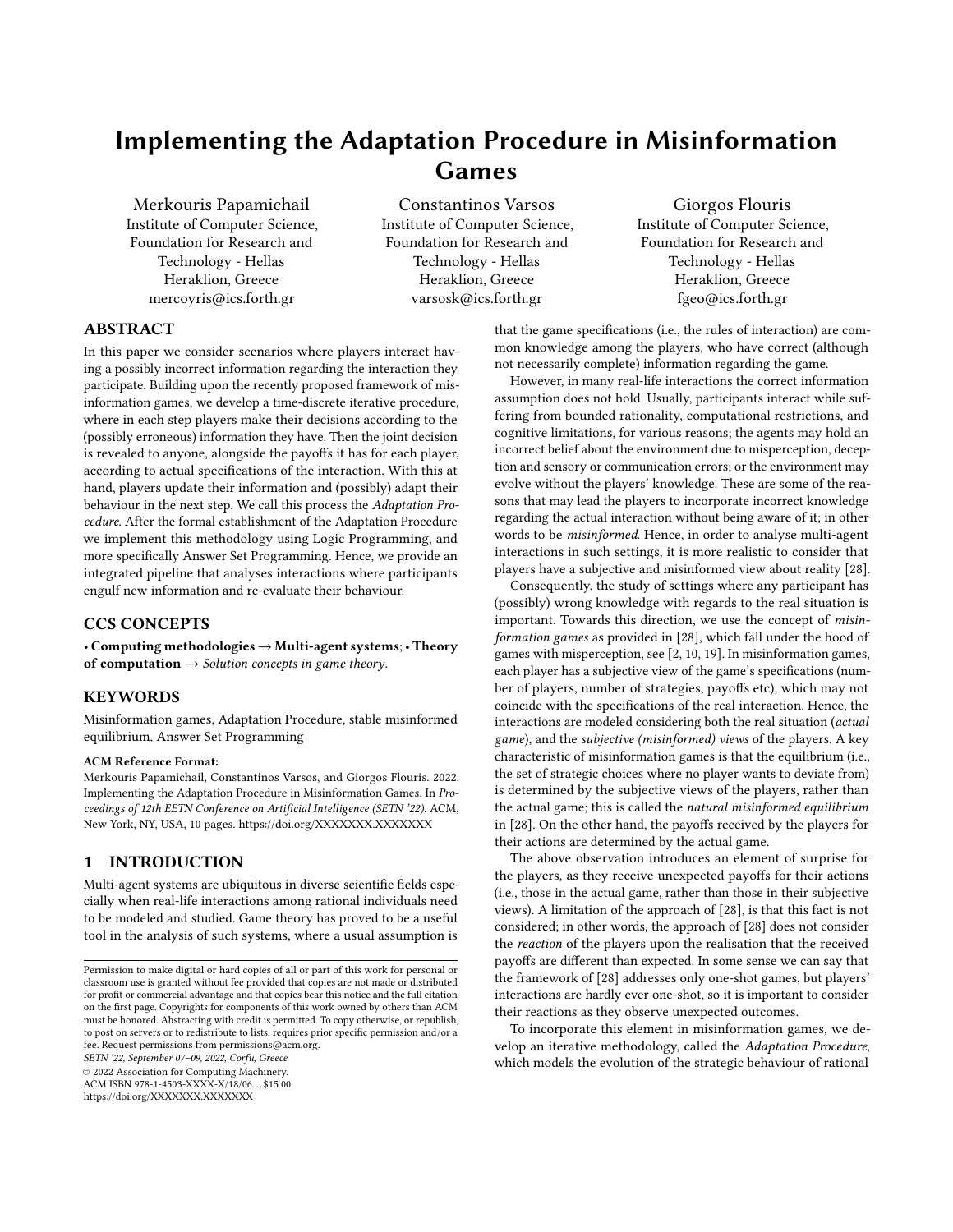players in a misinformation game, as they obtain new information and update their (erroneous) game specifications.

We consider the following setting: time is discrete. At each time point, players choose a strategic action, receive the corresponding payoffs, and update their game specifications according to the payoff they receive. The procedure is then repeated. Importantly, the information received in each time point may lead players to a different choice in the next time point (because they now operate under a different payoff matrix), so the procedure is iterative and stabilises when the players have no incentives to deviate from their current choices, based on what they know so far.

Apart from defining the Adaptation Procedure theoretically (Section [4\)](#page-2-0), a further contribution of this paper is the development (Section [5\)](#page-5-0), implementation (Section [6\)](#page-7-0), and experimental evaluation (Section [7\)](#page-8-0) of an algorithm modelling the methodology.

### 2 RELATED WORK

There is an extensive literature regarding multi-agent systems with adaptive participants. Here, we present works that are closer to our setting, namely interacting agents with subjective views, where the views are updated during the interaction.

A significant stream of works aims in the analysis of players' beliefs in misspecified models (e.g., [\[1,](#page-9-5) [6](#page-9-6)[–9,](#page-9-7) [13,](#page-9-8) [16,](#page-9-9) [24,](#page-9-10) [27\]](#page-9-11)), where players update their beliefs using probabilistic formulas and techniques. Contrary to these works in our study we do not have any notion of beliefs.

In [\[1\]](#page-9-5), a learning framework regarding objective and subjective games is provided, but with the limitation that players are completely ignorant regarding opponents' decisions. In our work, we drop the limitation regarding the opponents' decisions, and any new information is automatically integrated.

Further, in [\[18\]](#page-9-12) a class of Bayesian processes for iterated normal form games is studied, where each player knows her own payoff function, but is uncertain about the opponents' payoffs. In [\[7\]](#page-9-13) authors provide a time dependent learning mechanism in games where players have subjective views of an objective game. In the same manner, in [\[24\]](#page-9-10), behavioral-based model are provided in order to model the ignorance of each player about the opponent. As opposed to the stream of works that rely on probabilistic or Bayesian techniques, in this work we take no probabilistic considerations regarding the beliefs of the players. Our study focuses on the effect of new information in the misinformed views of the players.

Authors in [\[7,](#page-9-13) [12\]](#page-9-14) use the concept of Nash-Berk equilibrium, that is differ from stable misinformed equilibrium concept. Technically, they rely heavily in statistical mechanics tools, such as Kullback-Leibler divergence, as oppose to our study where we do not use any statistical tool. Further, we do not consider any randomization in our model (besides mixed strategies) in contrast with [\[7–](#page-9-13)[9,](#page-9-7) [12\]](#page-9-14), thus allowing all different outcomes that can be occur. This provides a substantial conceptual difference.

Another equilibrium concept closely related to stable misinformed equilibrium is that of self-confirming equilibrium [\[5,](#page-9-15) [11\]](#page-9-16). Although capture the idea of "stable" joint decisions in misspecified models, in our model players revise their information according to actual specifications, while in self-confirming case players revise their information according to the choices of their opponents.

A significant number of works focuses on the limit behaviour of players whose strategic choices are evolving, for various reasons. In [\[22\]](#page-9-17) an example was presented where the agent's actions cycle ad infinitum. Authors in [\[25\]](#page-9-18) based on a continuous time model, provide characterization of asymptotic behaviour. Moreover, in [\[15\]](#page-9-19) a convergence analysis was introduced in case where players bias their observations, while in [\[16\]](#page-9-9) authors establish convergence of beliefs, and actions, in a misspecified model with endogenous actions. Further, in [\[26\]](#page-9-20) the author gives sufficient conditions for the convergence of the posterior without assuming that the subjective views are part of actual specifications. Also, in [\[12\]](#page-9-14) a complete characterization of the limit behavior of actions in cases with misspecified Bayesian players is provided.

Besides that, in [\[13\]](#page-9-8) authors introduce a swap learning method in 1-level Hypergames, where players engulf the information they gain by observing the opponents' actions, and decrease their misperception at the cost of potentially incurring inconsistencies in their perception. In our framework, we make no considerations as to the revealing inconsistencies. Additionally, authors in [\[3\]](#page-9-21) provide an approach for learning in adaptive dynamic systems, where a player learns an efficient policy over the opponents' adaptive dynamics. However, they did not consider any concept of incorrect or subjective information.

An interesting approach proposed in [\[17\]](#page-9-22) where evolutionary Hypergame dynamics were introduced, but the analysis constrained in prototypical cases, e.g., either two or three pure strategies per player. In our work, we consider bounded yet abstract number of pure strategies.

Finally, this paper provides a further important innovation. To the best of our knowledge, there is no other work in the area of misspecified models where the evolution of the strategic behaviour of the players is analysed using Logic Programming methods. Hence, the techniques, methodologies and pipelines we develop in order to study iterative interactions between misinformed players, are fundamentally different from any other stream of works. Consequently, there is no algorithmic methodology to, either theoretically or experimentally, compare it with our model.

#### 3 PRELIMINARIES

We start by describing normal-form games, the most commonlystudied class of games [\[23\]](#page-9-23). A game in normal-form is represented by a payoff matrix that defines the payoffs of all players for all possible combinations of pure strategies:

Definition 3.1 (Normal-form games). A normal-form game  $G$  is a tuple  $G = \langle N, S, P \rangle$ , where:

- $N$  is the set of players
- $S = S_1 \times \cdots \times S_{|N|}, S_i$  is the set of pure strategies of player  $i \in N$
- $P = (P_1; \ldots; P_{|N|}), P_i \in \mathbb{R}^{|S_1| \times \ldots \times |S_{|N|}|}$  is the payoff matrix of player  $i \in \{1, 2, ..., |N|\}$

If player  $i$  has  $m_i$  pure strategies, then a strategy for player  $i$ is a tuple  $\sigma_i = (\sigma_{i1}, \ldots, \sigma_{im_i})$  where  $\sigma_{ij} \geq 0$  and  $\sum_j \sigma_{ij} = 1$ . We denote by  $supp(\sigma_i) = \{s_{ij} \in S_i \mid \sigma_{ij} > 0\}$ , i.e., the pure strategies chosen by the player with non-zero probability. In a game with  $|N|$ players, a strategy profile is an |N|-tuple  $\sigma = (\sigma_1, \ldots, \sigma_{|N|})$ , where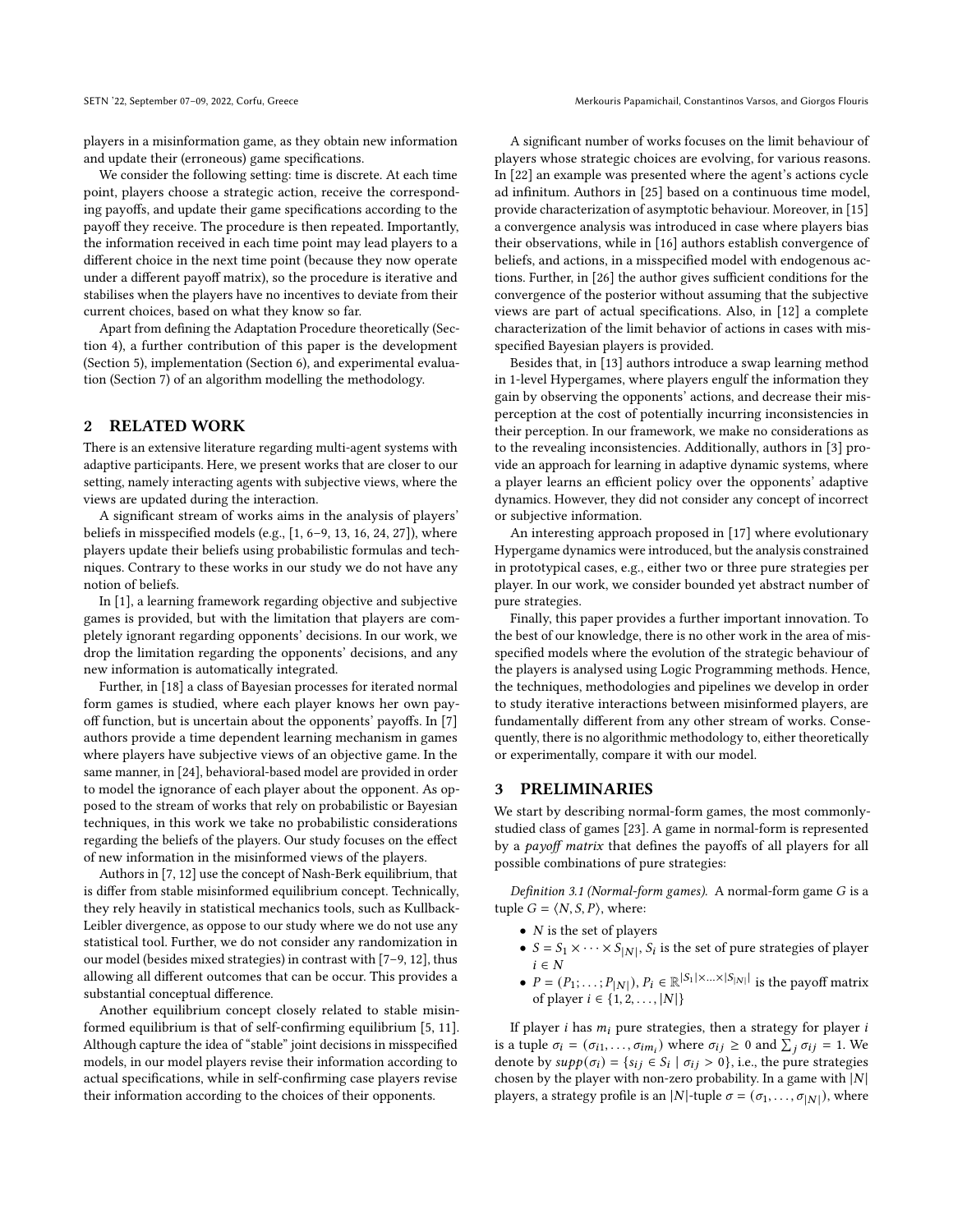$\sigma_i$  is a strategy for player *i*. Analogously,  $supp(\sigma) = supp(\sigma_1) \times$  $\cdots \times supp(\sigma_{|N|}).$ 

The players' behaviour in a normal-form game is predicted through the Nash equilibrium:

Definition 3.2 (Nash equilibrium [\[21\]](#page-9-24)). A strategy profile  $\sigma^* =$  $(\sigma_1^*, \ldots, \sigma_{|N|}^*)$  is a Nash equilibrium, if and only if, for any *i* and for any  $\hat{\sigma}_i \in \Sigma_i$ ,  $f_i(\sigma_i^*, \sigma_{-i}^*) \geq f_i(\hat{\sigma}_i, \sigma_{-i}^*)$ , where f is the payoff function of player *i* and defined as:  $f_i : \Sigma \to \mathbb{R}$ , such that:

$$
f_i(\sigma_i, \sigma_{-i}) = \sum\nolimits_{k \in S_1} \cdots \sum\nolimits_{j \in S_{|N|}} P_i(k, \ldots, j) \cdot \sigma_{1,k} \cdot \ldots \cdot \sigma_{|N|,j},
$$

We denote with  $ne$  a Nash equilibrium and with  $NE(G)$  the set of nes in  $G$ . Misinformation games were introduced in [\[28\]](#page-9-1) as follows:

<span id="page-2-1"></span>Definition 3.3. A misinformation normal-form game (or simply misinformation game) is a tuple  $mG = \langle G^0, G^1, \ldots, G^{\vert N \vert} \rangle$ , where all  $G^i$  are normal-form games and  $G^0$  contains |N| players.

 $G^0$  is called the *actual game* and represents the game that is actually being played, whereas  $G^i$  ( $i \in N$ ) represents the game that player *i* thinks that is being played (called the *game of player i*).

In Definition [3.3,](#page-2-1) no assumptions are made as to the relation among  $G^0$  and  $G^i$ , thereby allowing all types of misinformation to occur. Nevertheless, in [\[28\]](#page-9-1) the case of canonical misinformation games was also studied, where the subjective views and the actual game differ only in the values of the elements of the payoff matrices (but not on the players or available strategies). Further, the authors provided a methodology that transforms any misinformation game into an equivalent canonical one. Hence, without loss of generality we will focus on canonical misinformation games here as well.

A key characteristic of misinformation games is the concept of the misinformed strategy and the consequent equilibrium solution:

Definition 3.4. A misinformed strategy,  $m\sigma_i$  of a player i is a strategy of *i* in game  $G^i$ . We denote the set of all possible misinformed strategies of player *i* as  $\Sigma_i^i$ . A misinformed strategy profile of mG is an |N|-tuple of misinformed strategies  $m\sigma = (m\sigma_1, \ldots, m\sigma_{|N|}),$ where  $m\sigma_i \in \Sigma_i^i$ .

Definition 3.5. A misinformed strategy of player *i*,  $m\sigma_i$ , is a misinformed equilibrium strategy iff it belongs to a Nash equilibrium strategy profile in game  $G^i$ . A misinformed strategy profile  $m\sigma$  is called a natural misinformed equilibrium, or nme for short, iff it consists of misinformed equilibrium strategies.

We denote by  $NME(mG)$  the set of nmes in mG.

## <span id="page-2-0"></span>4 ADAPTATION PROCEDURE

#### 4.1 Constructing the Adaptation Tree

As explained above, the Adaptation Procedure occurs in discrete time steps  $t \in \mathbb{N}_0 = \mathbb{N} \cup \{0\}$ . It starts from  $t = 0$  where we have the misinformation game  $mG$ . Then, in each time step  $t \geq 0$  the following happen:

- The players choose a strategy to play; we assume that the strategy chosen by each player is a natural misinformed equilibrium strategy.
- The players receive their payoffs and update their payoff matrices based on this payoff.

As we will explain later, the process is not necessarily linear, but may include branching, essentially resulting in a tree of misinformation games. To describe formally the above procedure, we will first define some notions that will be useful in the following.

Consider a multidimensional matrix A, and a vector  $\vec{v}$ . We denote by  $A_{\vec{v}}$  the element of A in position  $\vec{v}$ . For example,  $A_{(1,2)}$  is the top right element of a  $2\times 2$  matrix  $A.$  We define the operation of replacing element  $A_{\vec{n}}$  with *b* as follows:

<span id="page-2-4"></span>*Definition 4.1.* Consider a matrix  $A \in \mathbb{R}^{n_1 \times n_2 \times \ldots \times n_m}$ , a vector  $\vec{v}$ indicating a position in A and some  $b \in \mathbb{R}$ . We denote by  $A \oplus_{\vec{v}} b$ the matrix  $B \in \mathbb{R}^{n_1 \times n_2 \times \ldots \times n_m}$ , such that  $B_{\vec{v}} = b$  and  $B_{\vec{u}} = A_{\vec{u}}$  for all  $\vec{u} \neq \vec{v}$ .

The Adaptation Procedure leads to the replacement of an element in the subjective payoff matrices of players with the respective element in the actual payoff matrix; formally:

<span id="page-2-2"></span>Definition 4.2. Consider a canonical misinformation game  $mG =$  $\langle G^0, G^1, \ldots, G^{|N|} \rangle$ , where  $G^i = \langle N, S, P^i \rangle$  (for  $0 \le i \le |N|$ ), and some vector  $\vec{v}$ . We define the  $\vec{v}$ -update of  $mG$ , denoted by  $mG_{\vec{v}}$ , to be the misinformation game  $\langle G^0, G^{1\prime}, \ldots, G^{|N|}{}' \rangle$ , where  $G^{i\prime}$  $\langle N, S, P^i \oplus_{\vec{v}} P^0_{\vec{v}} \rangle$ , for  $1 \le i \le |N|$ .

Definition [4.2](#page-2-2) tells us how to perform the update process that the Adaptation Procedure requires. The position where the update takes place (denoted by  $\vec{v}$  in Definition [4.2\)](#page-2-2) is determined by the strategic choices of the players, and can be "extracted" using the following definition:

Definition 4.3. Consider a strategy profile  $\sigma = (\sigma_1, \ldots, \sigma_N)$ , where  $\sigma_i = (\sigma_{i1}, \ldots, \sigma_{im_i})$ . The characteristic strategy set of a strategy  $\sigma_i$  is defined as  $\chi(\sigma_i) = \{j | s_{ij} \in \text{supp}(\sigma_i)\}\)$ . Abusing notation, we denote by  $\chi(\sigma)$  the set  $\chi(\sigma_1) \times ... \times (\sigma_N)$ .

To simplify notation, we will sometimes use  $\chi$  over sets of strategy profiles (say  $\Sigma$ ), and set  $\chi(\Sigma) = \bigcup_{\sigma \in \Sigma} \chi(\sigma)$ . Note that  $\chi$  essentially returns the indices associated with the strategies in the support, as clarified in the following example:

EXAMPLE 1. Assume a  $4\times3$  bimatrix game. Then, the characteristic strategy set of vectors of  $\sigma = ((1/2, 0, 1/3, 1/6), (0, 0, 1))$  is  $\chi(\sigma) =$  $\{(1, 3), (3, 3), (4, 3)\}.$ 

The Adaptation Procedure is based on continuous applications of the  $\vec{v}$ -updating procedure (Definition [4.2\)](#page-2-2), for the vector(s)  $\vec{v}$  that correspond to the strategic choices of the players (i.e.,  $\vec{v} \in \chi(\sigma)$  for  $\sigma \in NME(mG^{(t)}).$ 

<span id="page-2-3"></span>Example 2 (Running Example). Consider the misinformation game  $mG^{(t)} = \langle G^0, G^{1,(t)}, G^{2,(t)} \rangle$ , where  $G^{i,(t)} = \langle \{1, 2\}, \{1, 2\} \rangle$  $S = \{s_1, s_2\}, P^{i,(t)}\rangle$ , with  $i \in \{1, 2\}$  and

$$
P^0 = P^{1,(0)} = \begin{pmatrix} (2,2) & (0,3) \\ (3,0) & (1,1) \end{pmatrix}, P^{2,(0)} = \begin{pmatrix} (1,1) & (3,0) \\ (0,3) & (2,2) \end{pmatrix}
$$

In t = 0, player 1 has equilibrium strategy s $_2$  in  $G^{1,(0)}$  , while player 2 has equilibrium strategy  $s_1$  in  $G^{2,(0)}$ . Thus the nme corresponds to  $(s_2, s_1)$  and has strategy profile  $((0, 1), (1, 0))$ . Using the characteristic strategy vector we take  $\chi((0, 1), (1, 0)) = \{(2, 1)\}.$ 

The update operator gives  $mG^{(1)} = \langle G^0, G^{1,(1)}, G^{2,(1)} \rangle$  with the following payoff matrices (note how the bottom-left payoff has been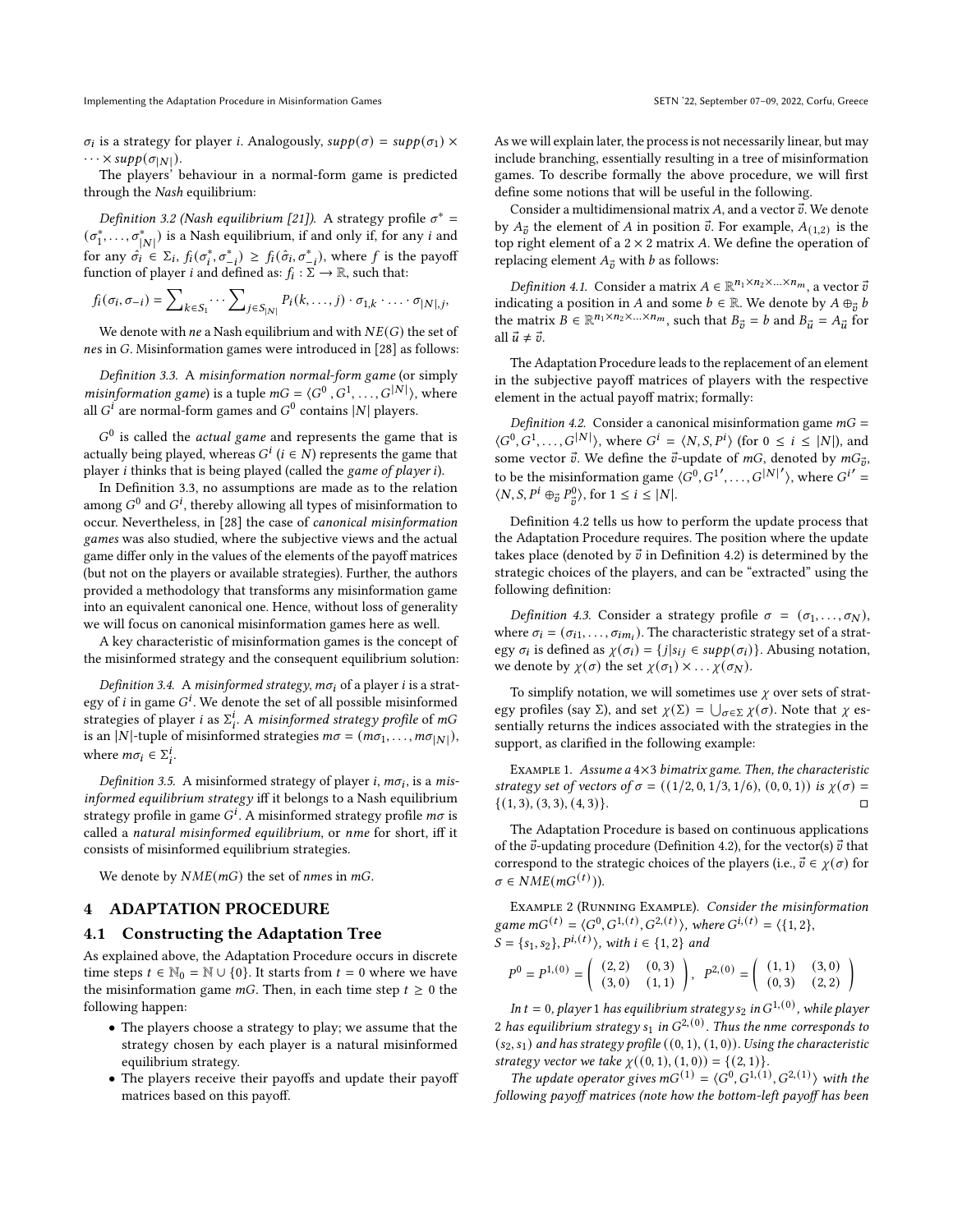SETN '22, September 07-09, 2022, Corfu, Greece Merkouris Papamichail, Constantinos Varsos, and Giorgos Flouris

updated):

$$
P^{1,(1)} = \left( \begin{array}{cc} (2,2) & (0,3) \\ (3,0) & (1,1) \end{array} \right), \ \ P^{2,(1)} = \left( \begin{array}{cc} (1,1) & (3,0) \\ (3,0) & (2,2) \end{array} \right)
$$

■ The fact that  $\chi(\sigma)$  is not necessarily a singleton set complicates matters, and forces us to consider branches in the Adaptation Procedure:

<span id="page-3-2"></span>Definition 4.4. For a set  $M$  of misinformation games, we set:

$$
\mathcal{A}\mathcal{D}(M) = \{mG_{\vec{u}} \mid mG \in M, \vec{u} \in \chi(\sigma), \sigma \in NME(mG)\}\
$$

We define as Adaptation Procedure of a set of misinformation games  $M$  to be the iterative process such that:

$$
\begin{cases}\n\mathcal{A}D^{(0)}(M) = M \\
\mathcal{A}D^{(t+1)}(M) = \mathcal{A}D^{(t)}(\mathcal{A}D(M))\n\end{cases}
$$

for  $t \in \mathbb{N}_0$ .

Note that the Adaptation Procedure is defined over a set of misinformation games. Although our intent is basically to apply it over a single misinformation game, the branching process, along with the recursive nature of the definition, forces us to consider the more general case right from the start. Note also that we will often abuse notation and write  $\mathcal{A}D(mG)$  (or  $\mathcal{A}D^{(t)}(mG)$ ) instead of  $\mathcal{A}D(\lbrace mG \rbrace)$  (or  $\mathcal{A}D^{(t)}(\lbrace mG \rbrace)$ ).

The following example shows how the Adaptation Procedure of Example [2](#page-2-3) continues in its second step. Interestingly,  $mG^{(1)}$ includes a hybrid natural misinformed equilibrium, thus illustrating the branching process mentioned above.

EXAMPLE 2. [continued] In  $t = 1$ , player 1 has equilibrium strategy  $s_2$  in  $G^{1,(1)}$ , while player 2 has a mixed equilibrium strategy (randomizes between  $s_1$  and  $s_2$ ) in  $G^{2,(1)}$ . The corresponding nme has strategy profile  $((0, 1), (1/3, 2/3))$ . Using the characteristic strategy vector we take  $\chi(nme) = \{(2, 1), (2, 2)\}\.$  Notice that, as one player randomized,  $\chi$ (nme) has more than one elements, and the Adaptation Procedure branches, resulting to two new misinformation games, say  $mG^{(2a)}$ ,  $mG^{(2b)}$ .

Let us first consider the element (2, 1) of  $\chi$ (nme) (which leads to  $mG^{(2a)}$ )). We note that the payoff matrices of  $mG^{(1)}$  are already updated with the correct value with respect to the bottom-left element, therefore  $mG^{(2a)} = mG^{(1)}$ .

Similarly, for the element (2, 2) of  $\chi$ (nme), we update the bottomright element of  $P^{1,(1)}$  and  $P^{2,(1)}$ , so  $mG^{(1)}$  leads to  $mG^{(2b)} = \langle G^0, \rangle$  $\widetilde{G}^{1,(2b)},\widetilde{G}^{2,(2b)}$  with payoff matrices:

$$
P^{1,(2b)} = \begin{pmatrix} (2,2) & (0,3) \\ (3,0) & (1,1) \end{pmatrix}, P^{1,(2b)} = \begin{pmatrix} (1,1) & (3,0) \\ (3,0) & (1,1) \end{pmatrix}
$$

Hence, we conclude that  $\mathcal{AD}^{(2)}(\lbrace mG^{(0)} \rbrace) = \lbrace mG^{(1)}, mG^{(2b)} \rbrace$ .

#### 4.2 Stabilisation of the Adaptation Procedure

The following definition determines when the procedure is assumed to have "terminated"; this corresponds to the time point where any further iterations do not provide new information to the players:

<span id="page-3-1"></span>Definition 4.5. We say that the Adaptation Procedure terminates at step  $t \in \mathbb{N}_0$ , if and only if t is the smallest non-negative integer for which:

$$
\mathcal{A}\mathcal{D}^{(t+1)}(M) = \mathcal{A}\mathcal{D}^{(t)}(M)
$$

We call  $t$  the length of the Adaptation Procedure and we denote it as  $\mathfrak{L}_{AD}$  (*M*).

In other words, the Adaptation Procedure terminates at the first time step in which all of the spawned misinformation games already appear in the recursive tree (not necessarily in the same branch).

To simplify presentation in the following, we will denote by  $\mathcal{A}D^*(M)$  the set of all misinformation games created by M, i.e.,  $\mathcal{A}D^*(M)=\bigcup_{t=0}^\infty \mathcal{A}D^{(t)}(M)$ . Moreover, we will denote by  $\mathcal{A}D^\infty(M)$ the misinformation games that  $AD($  ) produces after its termination point, i.e.,  $\mathcal{A}D^{\infty}(M) = \mathcal{A}D^{(t)}(M)$  for  $t = \mathfrak{L}_{\mathcal{A}D}(M)$ .  $\mathcal{A}D^{\infty}(M)$  will be called the Stable Set.

<span id="page-3-0"></span>Definition 4.6. Consider a misinformation game  $mG$ . Then,  $\sigma$  is a stable misinformed equilibrium (or sme for short) of  $mG$ , iff there exists some  $m\overline{G} \in \mathcal{A}D^{\infty}(\{mG\})$  such that  $\sigma \in NME(\overline{mG})$  and, for all  $\vec{v} \in \chi(\sigma)$ ,  $m\vec{G}_{\vec{v}} = m\vec{G}$ .

We denote by  $SME(mG)$  the smes of mG. Note that for a strategy profile to be a stable misinformed equilibrium, it is not enough to be an nme of some game in the Stable Set; it should also be such that, when the players choose it, no further information will be obtained.

EXAMPLE 2. [continued] For  $t=2$ , let us first consider m $G^{(2a)}$ . As mentioned,  $mG^{(2a)} = mG^{(1)}$  so, for reasons analysed in Example [2,](#page-2-3) it branches into  $mG^{(3a)} = mG^{(1)}$ ,  $mG^{(3b)} = mG^{(2b)}$ .

As regards mG<sup>(2b)</sup>, we note that the nme of mG<sup>(2b)</sup> is  $\sigma = ((0, 1),$  $(1/2, 1/2)$ , for which  $\chi(\sigma) = \{(2, 1), (2, 2)\}\)$ . Observe that both positions in  $\chi(\sigma)$  (namely, (2, 1), (2, 2)) are known to the players, i.e., it holds that  $P_{\vec{n}}^{i,(2b)}$  $\vec{v}^{(2b)}_{\vec{v}} = P_{\vec{v}}^0$ , for  $i \in \{1, 2\}$ ,  $\vec{v} \in \{(2, 1), (2, 2)\}$ . Thus,  $mG^{(3c)} = mG^{(2b)}$ .

Combining the above, we observe that  $\mathcal{A}\mathcal{D}^{(3)}(\lbrace mG^{(0)} \rbrace) = \lbrace mG^{(1)},$  $mG^{(2b)}$ } =  $\mathcal{A}\mathcal{D}^{(2)}(\lbrace mG^{(0)} \rbrace)$ , so the Adaptation Procedure terminates at step 2, i.e.,  $\mathfrak{L}_{\mathcal{A}|\mathcal{D}}(\{mG^{(0)}\})=2$ .

Now let us identify the smes of  $mG^{(0)}$ . As explained above, and in Example [2](#page-2-3) NME( $mG^{(1)}$ ) = {((0, 1), (1/3, 2/3))}, NME( $mG^{(2b)}$ ) =  $\{((0, 1), (1/2, 1/2))\}$ . As regards  $\sigma_1 = ((0, 1), (1/3, 2/3))$ , we note that it is not an sme, because there exists a position  $(2, 2) \in \chi(\sigma_1)$ , for which  $mG_{(2,2)}^{(1)} = mG^{(2b)}$ . On the other hand,  $\sigma_2 = ((0, 1), (1/2, 1/2))$ is an sme, because, as mentioned above,  $P_{\vec{\sigma}}^{i,(2b)}$  $\frac{i}{\vec{v}}$ ,  $\frac{(2b)}{(\vec{v})} = P_{\vec{v}}^0$ , for  $i \in \{1, 2\}$ ,  $\vec{v} \in \{(2, 1), (2, 2)\}\$ , so  $mG_{\vec{v}}^{(2b)} = mG^{(2b)}$  for  $\vec{v} \in \{(2, 1), (2, 2)\}\$ .

Next we provide a useful property of the Adaptation Procedure:

PROPOSITION 4.7. For any set of misinformation games  $M$ :

$$
\mathcal{A}D(M)=\bigcup_{mG\in M}\mathcal{A}D(mG)
$$

PROPOSITION 4.8. For any two misinformation games  $mG$ ,  $mG'$ and  $t \geq 0$ , if  $mG' \in \mathcal{A}D^{(t)}(mG) \cap \mathcal{A}D^{(t+1)}(mG)$  then  $mG' \in$  $\mathcal{A}D^{\infty}(mG)$ .

From Definition [4.6,](#page-3-0) not all misinformation games in the Stable Set contribute an sme. In other words, some of the games in  $\mathcal{A}D^{\infty}(mG)$  are irrelevant when it comes to computing the smes.

Moreover, the end criterion in Definition [4.5](#page-3-1) describes a "global" situation, where the set of misinformation games in two consecutive steps of the procedure are equal. The set-theoretic comparison of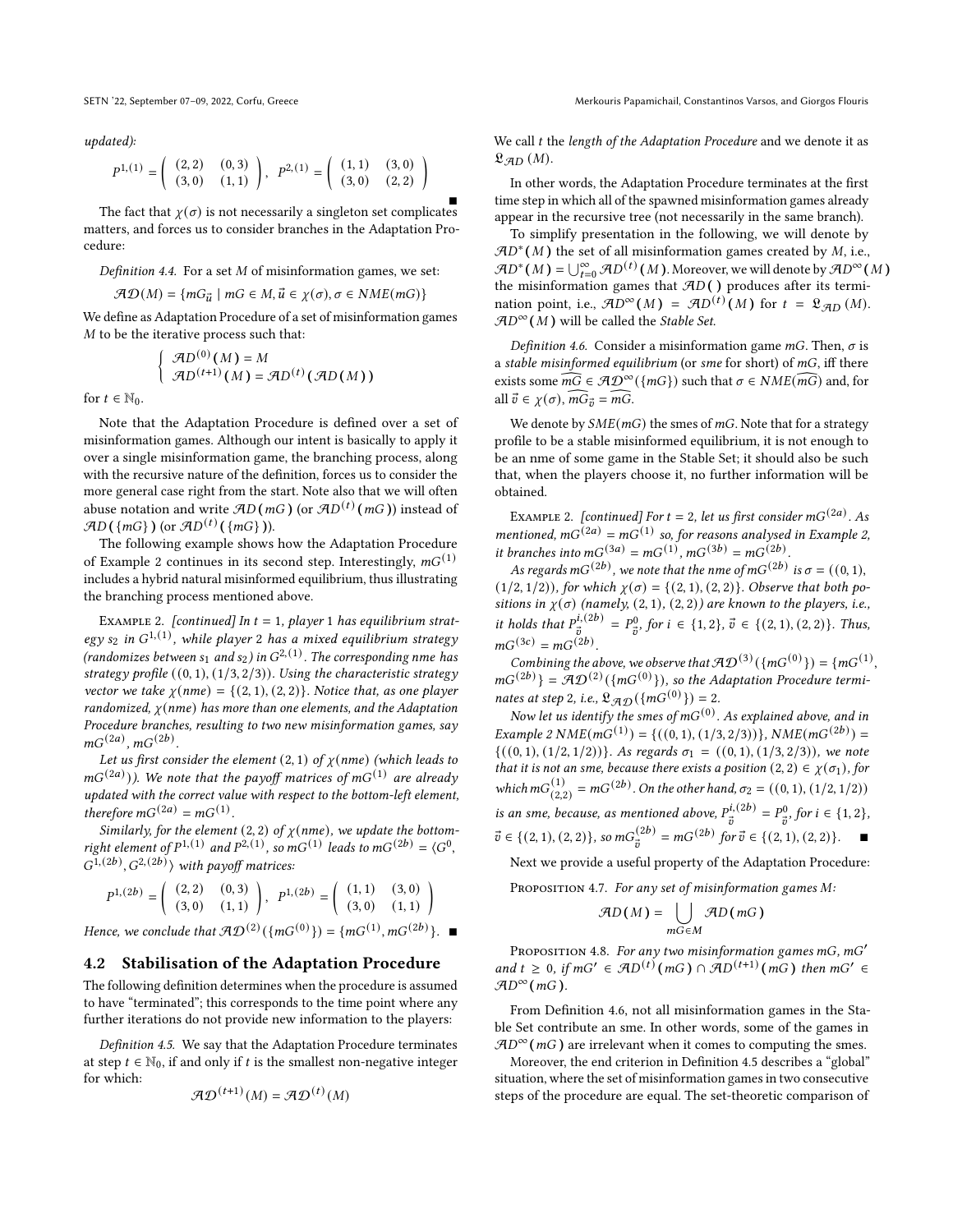two sets would be quite expensive computationally, so we would like to state a more "local" end criterion. Can we know, while examining a single misinformation game, whether it is safe to discard it from our future iterations?

Both problems above are resolved through the notion of the Terminal Set:

<span id="page-4-5"></span>Definition 4.9. Let  $mG^{(0)}$  be a misinformation game. We define the *Terminal Set* of the Adaptation Procedure on  $\overline{m}G^{(0)}$  as follows:

$$
L = \{ mG \in \mathcal{AD}^*(mG^{(0)}) \mid mG \in \mathcal{AD}(mG) \}.
$$

The next proposition shows that the games in the Terminal Set are also in the Stable Set; in addition, they are the only members of the Stable Set that matter when it comes to computing smes:

<span id="page-4-6"></span>PROPOSITION 4.10. Let L be the Terminal Set of the Adaptation Procedure on m $G^{(0)}$ . Then:

- $L \subseteq \mathcal{A}D^{\infty}(mG^{(0)})$
- For any  $\sigma \in SME(mG^{(0)})$ , there exists  $mG \in L$  such that  $\sigma \in NME(mG)$ .

Note how this proposition affects the computational properties of the Adaptation Procedure. If a game  $mG$  is not in the Terminal Set, then we are only interested in what it "produces" (i.e.,  $AD(mG)$ ), but not in the game itself (as it will not produce an sme). On the other hand, if  $mG$  is in the Terminal Set, then we just "keep" it, but we are not further interested in processing it: we know that it will be repeated forever, thus it is an unnecessary overhead to keep processing it. On the other hand, the games in  $AD(mG) \setminus \{mG\}$ may be relevant, if any of them (or any of their descendants) is in the Terminal Set.

An important question regarding the Adaptation Procedure is whether it always terminates. As we show below, this is true for finite misinformation games:

<span id="page-4-7"></span>PROPOSITION 4.11. For any finite misinformation game mG,  $\mathfrak{L}_{AD}$  (mG) and  $\mathcal{A}D^{\infty}(\{mG\})$  are finite.

Moreover, all finite misinformation games have an sme. To show this, we use two intermediate lemmas:

LEMMA 4.12. If  $mG' \in \mathcal{A}D^*(\{mG\})$  and  $\mathcal{A}D(\{mG'\}) = \{mG'\}$ then  $NME(mG') \subseteq SME(mG)$ .

LEMMA 4.13. Take some finite  $mG_1, \ldots, mG_n$  such that  $mG_{i+1} \in$  $\mathcal{A}D(\lbrace mG_i\rbrace)$ , for  $i = 1, \ldots, n-1$  and  $mG_1 \in \mathcal{A}D(\lbrace mG_n\rbrace)$ . Then,  $mG_i = mG_j$  for all i, j.

PROPOSITION 4.14. If  $mG$  is finite, then  $SME(mG) \neq \emptyset$ .

#### <span id="page-4-4"></span>4.3 Adaptation Graphs

Until this point, we studied the Adaptation Procedure from the perspective of misinformation games. We will now consider an alternative view, where the Adaptation Procedure is studied from the perspective of position vectors which correspond to the payoffs that are being learnt by the players during the Adaptation Procedure; as we will see in Section [5,](#page-5-0) this viewpoint is more suitable from the algorithmic perspective.

Before explaining this, we introduce some new symbols: we denote by  $U$  the set of all position vectors in the payoff matrix and by  $\mathcal{U}^*$  the set containing all sequences that can be generated from elements in  $\mathcal U$  (including the empty sequence,  $\epsilon = []^1$  $\epsilon = []^1$ .

4.3.1 Sequence-based Adaptation Graph. Now, given some misinformation game  $mG$ , from Definition [4.4](#page-3-2) it is clear that each of the misinformation games in  $AD^*(mG)$  is the result of a sequence of applications of the operation in Definition [4.1](#page-2-4) upon mG. In other words, if  $mG' \in \mathcal{A}D^*(mG)$ , then there exists a sequence of position vectors  $w = [\vec{v}_1, \ldots, \vec{v}_k] \in \mathcal{U}^*$  such that  $m\tilde{G}' = (((m\tilde{G})_{\vec{v}_1}) \dots)_{\vec{v}_k}$  (note also that  $mG_{\epsilon} = mG$ ). To simplify notation, we will write  $mG_w$  to denote  $(((mG)_{\vec{v}_1}) \dots)_{\vec{v}_k}$ .

To formalise this idea, we first observe that not all possible sequences are relevant to any given Adaptation Procedure. We denote by  $V_{mG}$  the sequences that do occur in a given Adaptation Procedure initiated by  $mG$ , called the *reachable* sequences. Note that we restrict reachable sequences to contain any given position vector at most twice (i.e., allow a single repetition); the reasons for this choice will be made clear later. Formally:

<span id="page-4-2"></span>Definition 4.15. For a misinformation game  $mG$  we define  $V_{mG} \subseteq$  $U^*$  to be the following set of position sequences:

- $\epsilon \in V_{mG}$
- If  $w = [\vec{v}_1, ..., \vec{v}_k] \in V_{mG}, \vec{v}_i \neq \vec{v}_j$  for all  $i \neq j$  and  $\vec{v} \in$  $\chi(NME(mG_w))$  then  $[w, \vec{v}] \in V_{mG}$

The sequences in  $V_{mG}$  will be called *reachable from mG*. The subscript will be omitted from  $V_{mG}$  when  $mG$  is obvious from the context.

Elements in  $V_{mG}$  are connected, through the Adaptation Procedure, as follows:

<span id="page-4-1"></span>Definition 4.16. Let  $mG$  be a misinformation game and V its reachable position sequences. We define the adaptation relation on sequences to be the set  $E_{mG} \subseteq V \times V$ , where:

$$
E_{mG} = \{ (w, r) \mid w, r \in V, r = [w, \vec{v}], \text{ where } \vec{v} \in \chi(NME((mG)_w)) \}.
$$

The subscript will be omitted from  $E_{mG}$  when  $mG$  is obvious from the context.

By Definition [4.16,](#page-4-1) each pair in  $E$  encodes a single step of the Adaptation Procedure, i.e., if  $(w, r) \in E$  then we can arrive from  $mG_w$  to  $mG_r$  in a single step. As a result,  $G_{seq} = (V, E)$  is a graph (actually, a tree), which contains all the information relevant for the Adaptation Procedure (see also Figure [1b\)](#page-5-1).

Definition 4.17. Consider some misinformation game  $mG$ , and let *V*, *E* as in Definitions [4.15,](#page-4-2) [4.16](#page-4-1) respectively. The graph  $G_{seq}$  =  $(V, E)$  is called the sequence-based adaptation graph of mG.

The sequence-based adaptation graph is meant to model the Adaptation Procedure. As is obvious by the above discussion, each sequence *w* that is a node in  $G_{seq}$  corresponds to a game  $mG_w \in$  $\overline{\mathcal{A}D}^*(\mathit{mG})$ , and vice-versa; moreover, each link between two sequences w, w' corresponds to an application of the Adaptation Procedure on  $mG_w$ , producing  $mG_{w'}$ , i.e.,  $mG_{w'} \in AD(mG_w)$ .

We formalise these ideas with the following proposition, which clarifies the properties of the sequence-based adaptation graph:

<span id="page-4-3"></span>PROPOSITION 4.18. Consider a misinformation game mG and its respective sequence-based adaptation graph  $G_{seq} = (V, E)$ . Then:

<span id="page-4-0"></span> $^{\rm 1}$  Here we make use of the Kleene star notation.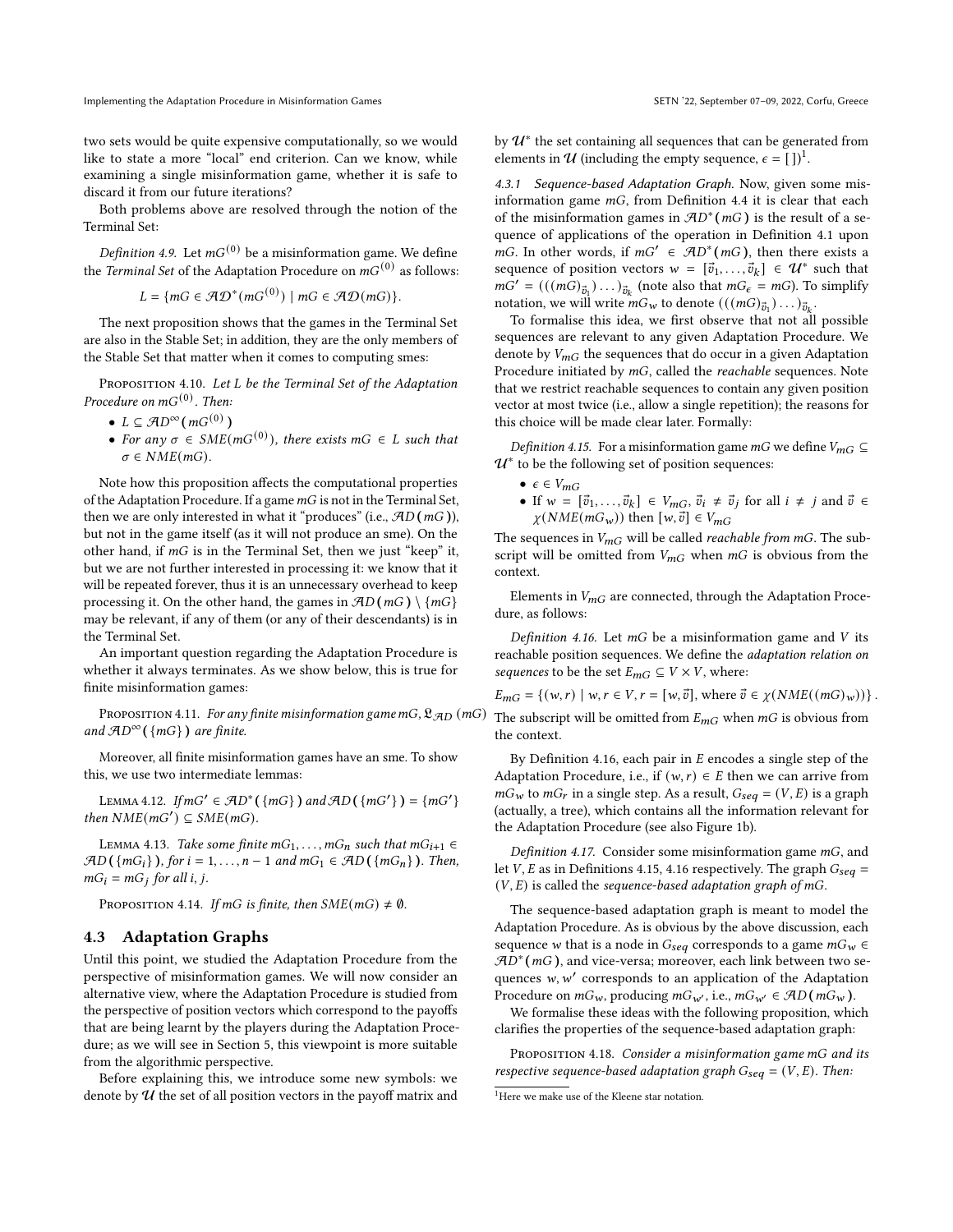- $G_{\text{seq}}$  is a tree
- If w is a leaf in  $G_{seq}$  then  $mG_w$  is in the Stable Set of mG, i.e.,  $mG_w \in \mathcal{A}D^{\infty}(m\hat{G})$  whenever there is no  $r \in V$  such that  $(w, r) \in E$
- If  $w = [\vec{v}_1, ..., \vec{v}_{k-1}, \vec{v}_k] \in V$  and  $\vec{v}_{k-1} = \vec{v}_k$ , then  $mG_w$  is in the Terminal Set of  $mG$ .

Since the sequence graph  $G_{seq}$  is actually a tree, and in order to emphasise this fact, we will be using often the term sequence tree. Also, we will denote the sequence tree with  $T_{seq}$ , or simply  $T$ , instead of  $G_{\text{seq}}$ .

<span id="page-5-3"></span><span id="page-5-2"></span><span id="page-5-1"></span>

Figure 1: Sequence-based and set-based adaptation graphs.

Now we can also explain why repetitions are allowed. Indeed, consider the graph in Figure [1.](#page-5-2) We observe that  $[\vec{v}, \vec{z}]$  is connected to  $[\vec{v}, \vec{z}, \vec{z}]$ , which includes a repetition. Let us view this process from the perspective of misinformation games. Set  $mG_1 = (mG_{\vec{v}})_{\vec{z}}$  and  $mG_2 = ((mG_{\vec{v}})_{\vec{z}})_{\vec{z}}$ . It is easy to see that  $mG_1 = mG_2 \in \mathcal{A}D(mG_1)$ . If we disallowed repetitions in  $G_{seq}$ , then the position corresponding to  $mG_1$  would not be a leaf in  $G_{seq}$ , and, thus, we would lose the information that  $mG_1$  repeats itself, i.e., that it is in the Terminal Set. On the other hand, repetitions are allowed only once because if a position repeats itself, then it would not produce a new misinformation game, and, thus, need not be considered further (because this position vector, and its corresponding misinformation game, will appear in all subsequent steps of the Adaptation Procedure).

4.3.2 Set-based Adaptation Graph. The sequence-based adaptation graph is a suitable tool for implementation, but contains many more elements than necessary. To see this, observe that the update operation (Definition [4.1\)](#page-2-4) is idempotent and commutative, i.e., for any  $\vec{v}_1, \vec{v}_2$ :

$$
\bullet \ (mG_{\vec{v}_1})_{\vec{v}_1} = mG_{\vec{v}_1}
$$

• 
$$
(mG_{\vec{v}_1})_{\vec{v}_2} = (mG_{\vec{v}_2})_{\vec{v}_1}
$$

Therefore, we don't really need to consider sequences of position vectors; sets of position vectors are sufficient. Indeed, take any given sequence  $w$ . Suppose that we change the order of the positions in

w, and/or add/delete duplicates, getting a new sequence  $w'$ . Then, by the above properties,  $mG_w = mG_{w'}$ . In other words, only the actual set of elements consisting a sequence w matters, not the sequence itself.

For any given sequence  $w = [\vec{v}_1, \ldots, \vec{v}_k]$ , let us denote by  $S^w$ the set  $\{\vec{v}_1, \ldots, \vec{v}_k\}$ . Abusing notation, for a set of positions  $S =$  $\{\vec{v}_1,\ldots,\vec{v}_k\}$ , we denote by  $mG_S$  the game  $mG_S = (\ldots (mG_{\vec{v}_1})_{\vec{v}_2} \ldots)_{\vec{v}_k}$ . Given the properties above, the notation  $mG<sub>S</sub>$  is well-defined (although *S* contains no fixed order), and, for any  $w$ ,  $mG_w = mG_Sw$ .

We can now repeat the above exercise to define an adaptation graph analogous to the sequence-based adaptation graph, but based on sets.

<span id="page-5-4"></span>Definition 4.19. Consider a misinformation game  $mG$  and its reachable sequences  $V_{mG}$ . We define  $V_{mG} \subseteq 2^{\mathcal{U}}$  to be all the sets that correspond to reachable sequences, i.e.:  $V_{mG} = \{S^w \mid w \in$  $V_{mG}$ . The sets of positions in  $V_{mG}$  will be called *reachable from*  $mG$ 

The subscript will be omitted from  $V_{mG}$  when  $mG$  is obvious from the context.

<span id="page-5-5"></span>Definition 4.20. Let  $mG$  be a misinformation game and  $E$  its adaptation relation on sequences. We define  $\mathcal{E}_{mG}\subseteq 2^\mathcal{V}\times 2^\mathcal{V}$  to be all the pairs of sets that correspond to the adaptation relation on sequences, i.e.:  $\mathcal{E}_{mG} = \{ (S^w, S^r) \mid (w, r) \in E \}$ . The subscript will be omitted from  $\mathcal{E}_{m}$  when  $m$ G is obvious from the context.

We observe that, like  $G_{seq}$ ,  $G_{set} = (\mathcal{V}, \mathcal{E})$  is a graph which contains all the information relevant for the Adaptation Procedure (see also Figure [1a\)](#page-5-3):

Definition 4.21. Consider some misinformation game  $mG$ , and let V, E as in Definitions [4.19,](#page-5-4) [4.20](#page-5-5) respectively. The graph  $G_{set}$  =  $(V, \mathcal{E})$  is called the set-based adaptation graph of mG.

The following proposition is the counterpart of Proposition [4.18](#page-4-3) for the set-based adaptation graph:

PROPOSITION 4.22. Consider a misinformation game mG and its respective set-based adaptation graph  $G_{set} = (\mathcal{V}, \mathcal{E})$ . Then:

- All cycles in  $G_{\text{set}}$  have length equal to 1 (i.e., self-loops).
- There exist  $S_1, \ldots, S_n \in \mathcal{V}, n \geq 1$ , such that  $S_n = S$ ,  $(S_1, S_1) \in$  $\mathcal E$  and  $(S_i, S_{i+1}) \in \mathcal E$  for all  $1 \leq i < n$  if and only if  $mG_S$  is in the Stable Set of mG.
- $(S, S) \in \mathcal{E}$  if and only if mG<sub>S</sub> is in the Terminal Set of mG.

## <span id="page-5-0"></span>5 ALGORITHM

The two notions defined in Subsection [4.3](#page-4-4) ( $G_{seq}$ ,  $G_{set}$ ) describe the relations among misinformation games that appear in an adaptation procedure. As stated in Proposition [4.18,](#page-4-3)  $G_{seq}$  is actually a tree, i.e., connected and acyclic. Therefore, an algorithm can traverse this graph "blindly", without risk of infinite iterations, since there are no loops. However, the price to pay for the lack of cycles is the introduction of extra, redundant nodes, compared to the  $G_{set}$  graph. On the other hand, the set-based adaptation graph  $G_{set}$  provides us with a much more compact description of the misinformation games' relations in an adaptation procedure, but breaks the treelike structure of the graph (see, Figure [1a\)](#page-5-3) by introducing loops and situations where a node has multiple parents. Nevertheless,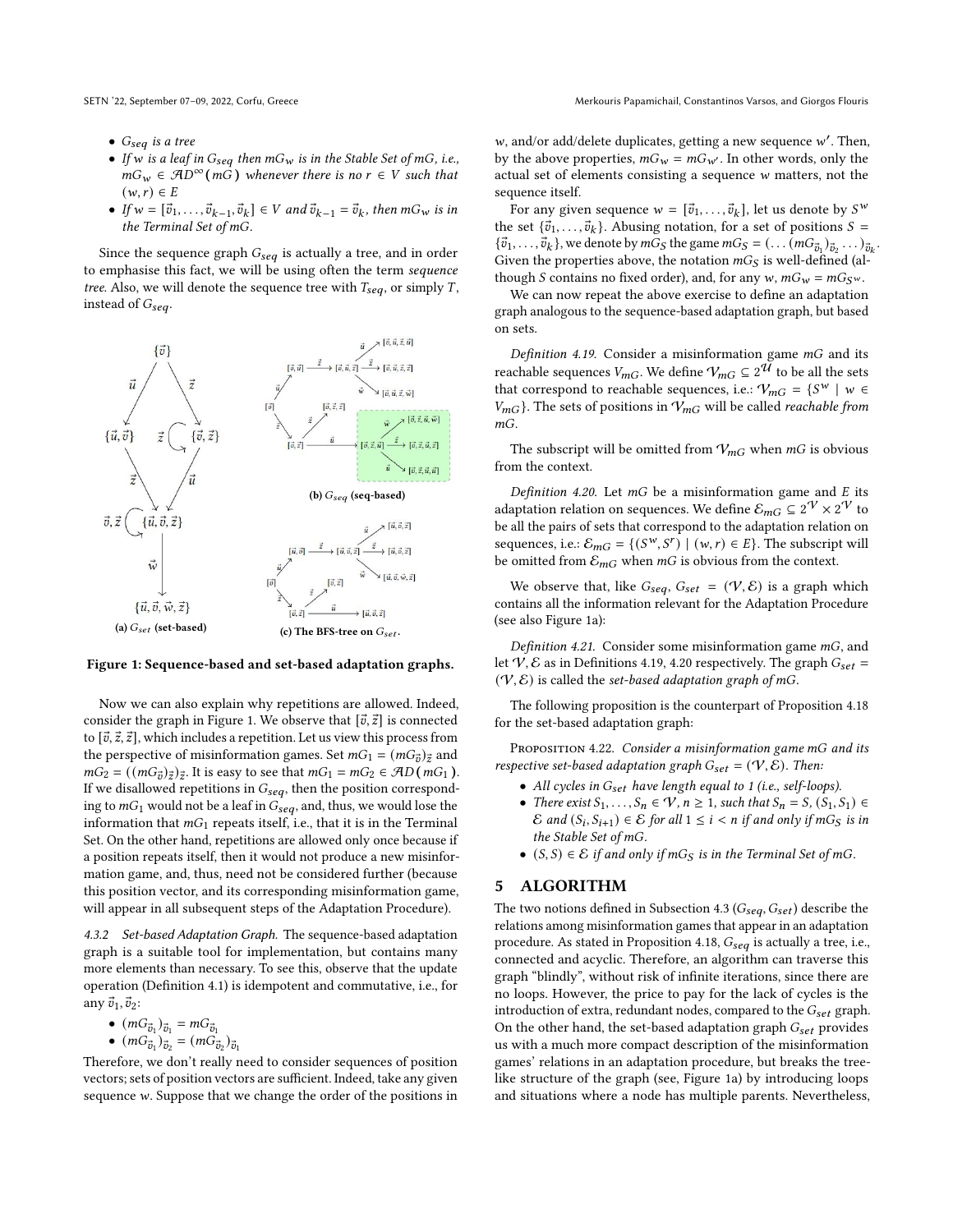with a little caution we can traverse the set-based adaptation graph bypassing these obstacles. As it turns out, a simple variation of the standard Breadth-First Search algorithm would do the trick.

Our algorithms explore both scenarios, and work in two different "modes". We call the first, naive method, based on  $G_{\it seq}$  "slow-mode", whereas the second, more elaborate method, based on  $G_{set}$  "fastmode". The main difference of the two methods lies on an ordering function, i.e. the order we introduce to the sequence of choices made by the agents. Algorithm [1](#page-6-0) implements the Adaptation Procedure, and employs two other algorithms, each corresponding to one algorithmic phase. In the first phase we traverse the adaptation graph (either  $G_{seq}$  or  $G_{set}$ ), in order to compute the Terminal Set. In the second phase, we traverse the elements of the Terminal Set to identify the stable misinformed equilibria (Algorithm [3\)](#page-6-1).

<span id="page-6-0"></span>

| <b>Algorithm 1:</b> Adaptation Procedure                   |
|------------------------------------------------------------|
| <b>Input:</b> A root misinformation game $mG$ .            |
| <b>Output:</b> The set of smes <i>SME</i> .                |
| 1 if fast-mode then                                        |
| $2$ ordering $\leftarrow$ ordering-fast                    |
| 3 else                                                     |
| 4   ordering $\leftarrow$ ordering-slow                    |
| $5 L \leftarrow$ TraverseAdaptationGraph( $mG$ , ordering) |
| 6 $SME$ ← ComputeSME( <i>L</i> )                           |
| $\sigma$ return $SME$                                      |

In Algorithm [1](#page-6-0) we choose between the two modes, by choosing an ordering function. The ordering function is used to "manipulate" the position vectors during the execution of Algorithm [2.](#page-6-2)

In particular, for the case of ordering-fast, we sort the position vectors in the sequence  $w$  (lexicographically), and then delete the duplicate position vectors, if any, i.e.:

ordering – fast( $w$ ) = unique(sort( $w$ )).

This manipulation essentially instills set semantics to sequences, i.e., if there are two sequences with the same elements, they will be mapped to the same sequence.

On the other hand, the function ordering-slow is the identical function, i.e., it does not perform any manipulation on the sequences, retaining the sequence semantics of its input.

$$
ordering - slow(w) = w
$$

Using these two functions, we implicitly define the state space of our agents. In the first case, with the ordering-fast function, we allow the agents to move on a set-based state space, that is the set  $V$  of Definition [4.19.](#page-5-4) In the second case, with the ordering-slow function, we allow the agents to move on a sequence-based state space, namely the set  $V$  of Definition [4.15.](#page-4-2)

The main functionality of our algorithm is handled in phase 1, i.e., Algorithm [2,](#page-6-2) which traverses breadth-first the states of the adaptation graph (see Figure [1\)](#page-5-2) and computes the Terminal Set. Depending on the ordering function, Algorithm [2](#page-6-2) will traverse either the sequence based graph  $G_{seq}$ , or the set based graph  $G_{set}$ . In both cases we keep the set V of the visited nodes, which corresponds to the states we have already discovered while traversing the graph. After the completion of the algorithm, when we have discovered all

<span id="page-6-5"></span><span id="page-6-2"></span>

| <b>Algorithm 2:</b> Traverse Adaptation Graph                                            |
|------------------------------------------------------------------------------------------|
| <b>Input:</b> A root misinformation game $mG$ . An ordering                              |
| function ordering: $\mathcal{U}^* \to \mathcal{U}^*$ .                                   |
| <b>Output:</b> The Terminal Set L.                                                       |
| $1 L \leftarrow \emptyset, Q \leftarrow {\epsilon}, V \leftarrow {\epsilon}$             |
| 2 while $Q \neq \emptyset$ do                                                            |
| $w \leftarrow \text{pop}(Q)$<br>3                                                        |
| <b>foreach</b> position vector $\vec{v} \in \gamma(NME(mG_w))$ <b>do</b><br>$\mathbf{4}$ |
| $r \leftarrow$ ordering( $w\vec{v}$ )<br>5                                               |
| /* Update operation, see Definition 4.1<br>$\star/$                                      |
| $mG_r \leftarrow (mG_w)_{\vec{n}}$<br>6                                                  |
| $/*$ Detect loop, see Definition 4.9.<br>$\star/$                                        |
| if $mG_r = mG_w$ then<br>7                                                               |
| $\vert L \leftarrow L \cup \{mG_r\}$<br>8                                                |
| /* Check if $r$ unvisited.<br>$\star/$                                                   |
| if $r \notin V$ then<br>9                                                                |
| $  V \leftarrow V \cup \{r\}, Q \leftarrow Q \cup \{r\}$<br>10                           |
| 11 return $L$                                                                            |

<span id="page-6-4"></span><span id="page-6-3"></span>states, the set of visited nodes will be equal to the set of reachable sequences ( $V = V -$  slow mode) or sets ( $V = V -$  fast mode). The Terminal Set  $L$  is updated in steps [7,](#page-6-3) [8,](#page-6-4) where we detect if a state has a "self-loop", with respect to Definition [4.9.](#page-4-5)

A technicality worth mentioning is that we check whether a node belongs to the Terminal Set, before checking whether we have visited this node. This is because the parent node, and the child node, may result in the same encoding in "fast-mode", i.e., ordering – fast(w) = ordering – fast(r). In Figure [1](#page-5-2) we depict with the green box the redundant part that we omit in "fast-mode". Observe that in Subfigure [1b](#page-5-1) the subtrees below the nodes  $[\vec{v}, \vec{u}, \vec{z}]$ and  $[\vec{v}, \vec{z}, \vec{u}]$  are isomorphic, with respect to the fast-ordering. Hence, when we arrive to the node  $[\vec{v}, \vec{z}, \vec{u}]$ , we don't explore the subtree any further.

<span id="page-6-1"></span>

| Algorithm 3: Compute-Stable-Misinformed-Equilibria                      |
|-------------------------------------------------------------------------|
| <b>Input:</b> The Terminal Set L                                        |
| <b>Output:</b> The set of stable misinformed equilibria <i>SME</i> of   |
| the root misinformation game $mG$ .                                     |
| $1$ SME $\leftarrow$ 0                                                  |
| 2 foreach $mG \in L$ do                                                 |
| foreach $\sigma \in NME(mG)$ do<br>3                                    |
| /* Following Definition 4.6<br>$\star/$                                 |
| <b>if</b> for all position vectors $\vec{v} \in \chi(\sigma)$ , we have |
| $mG = mG_{\vec{n}}$ then                                                |
| $\vert$ SME $\leftarrow$ SME $\cup$ { $\sigma$ }<br>5                   |
|                                                                         |
| 6 return $SME$                                                          |

Lastly, we implement phase 2 in Algorithm [3,](#page-6-1) which traverses the Terminal Set and checks whether each nme of the misinformation games in the Terminal Set satisfies Definition [4.6.](#page-3-0) Proposition [4.10](#page-4-6) guarantees that this procedure will not miss any of the stable misinformed equilibria.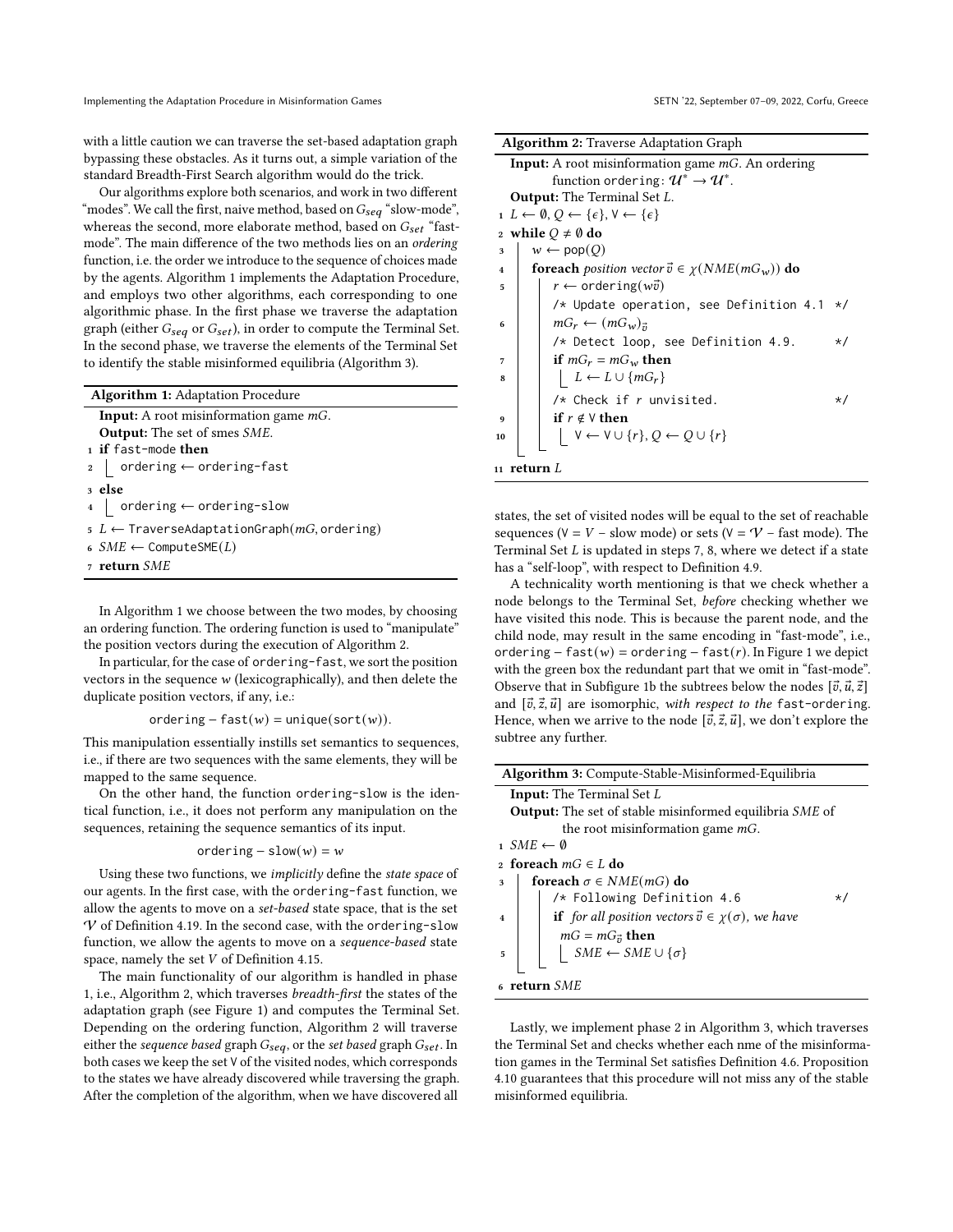We close our discussion on Algorithm [1](#page-6-0) by observing that, due to Proposition [4.11,](#page-4-7) the algorithm will always terminate.

## <span id="page-7-0"></span>6 IMPLEMENTATION

In this section we discuss the implementation of the algorithms described in Section [5,](#page-5-0) provide details regarding our program and explain the technologies and techniques we have utilized. The main part of the program is implemented in Python, for it is a simple and expressive programming language suitable for artificial intelligence applications. In order to compute the Nash equilibria in normal form games we used the package GAMBIT [\[20\]](#page-9-25), which provides fast and accurate algorithms to compute the Nash equilibria in  $|N|$ -player normal form games. Further, we implemented the update operation of Definition [4.1](#page-2-4) using the Answer Set Programming language  $\frac{1}{2}$  $\frac{1}{2}$  $\frac{1}{2}$ CLINGO<sup>2</sup>. As the update operation captures the main "logic" of the program, it is suitable to write the axioms of Definition [4.1](#page-2-4) in a Logic Programming language. Another functionality of our algorithm is that the clingo-program informs us whether the child misinformation game has changed from its parent. Therefore, Steps [6](#page-6-5) and [7](#page-6-3) of Algorithm [2](#page-6-2) are implemented in the logic program. Both the GAMBIT and CLINGO subsystems are implemented as subprocesses of the main python program and communicate with it through plain text and pipes.

We have organized our program in four classes, namely:

- NormalFormGame class, which defines the notion of a normal form game.
- MisinformationGame class, which groups together  $|N| + 1$ normal form games, where the 0-game is the objective game, and the games  $1, \ldots, |N|$  are the subjective games of the players.
- AdaptationTreeNode class, which represents a node on the adaptation graph (either  $G_{seq}$ , or  $G_{set}$ ).
- AdaptationProcedure class, which organizes all the other classes and implements the Algorithm [1](#page-6-0) as a method.

Note that, as established in Proposition [4.18,](#page-4-3)  $G_{seq}$  is actually a tree. On the other hand, as we explore breadth-first the graph  $G_{\text{set}}$ , we also construct a tree (see Figure [1\)](#page-5-2). Therefore, we will use the term tree here (rather than graph).

In Figure [2](#page-7-2) we present a high level description of our implementation. We begin with a file containing a single misinformation game. From this file we initialize an instance of the MisinformationGame class, which is used to initialize an instance of the AdaptationTreeNode class, and insert it to the queue of the AdaptationProcedure class. Next, we pop the first element of the queue and get a misinformation game MG\_0. For each normal form game  $G_i$ ,  $i \in [|N|] \cup \{0\}$ of MG\_0 we compute its Nash Equilibria using the GAMBIT software package. Thereupon, we import the output of the GAMBIT to a gambit output interpreter and get the Nash equilibria as tuples. Then, we combine the Nash equilibria to compute the natural misinformed equilibria. For each nme, we compute the position vectors it represents. Observe that the function  $\chi(NME(mG))$  is many-to-many and if  $\sigma_1$ ,  $\sigma_2$  are two misinformation games, then, in general  $\chi(\sigma_1) \cap \chi(\sigma_2) \neq \emptyset$ . For each position-vector, we enter a clingo-predicate along with a description of the misinformation game to the CLINGO compiler and apply the update operation of

SETN '22, September 07-09, 2022, Corfu, Greece Merkouris Papamichail, Constantinos Varsos, and Giorgos Flouris

<span id="page-7-2"></span>

Figure 2: Flow chart.

Definition [4.1.](#page-2-4) Thus, we obtain  $k$  new misinformation games. If the child-misinformation games are different from their parent, we construct an instance of the AdaptationTreeNode class. Lastly, we insert the AdaptationTreeNodes again to the queue, and repeat the above procedure.

## 6.1 Virtualization & Memoization

We now present the data structure mg\_pool, which encodes the relation between the state space V explored in Algorithm [2](#page-6-2) and the set of misinformation games. A state is encoded in the AdaptationTreeNode class, which represents either a node of the sequence-graph  $G_{seq}$ (which is actually a tree), or a node of the set-based graph  $G_{\text{set}}$ . In the latter case, while we explore  $G_{set}$ , we again construct the breadth-first tree (see Figur[e1\)](#page-5-2). On the other hand a misinformation game is encoded in the class MisinformationGame.

<span id="page-7-3"></span>

Figure 3: The **mg\_pool** dictionary, in the two modes.

As we noted before, the state space of the sequence-based graph  $V$  contains some redundancy, as many sequences in  $V$  may correspond to the same misinformation game. On the other hand, the state space of the set-based graph  $V$  is minimal, in the sense that  $|\Psi| = |\mathcal{A}D^*(mG)|$ , but due to the multiple self loops, we may again encounter a node (at most) twice (see Figure [1\)](#page-5-2). For the sake

<span id="page-7-1"></span><sup>2</sup><https://potassco.org/clingo/>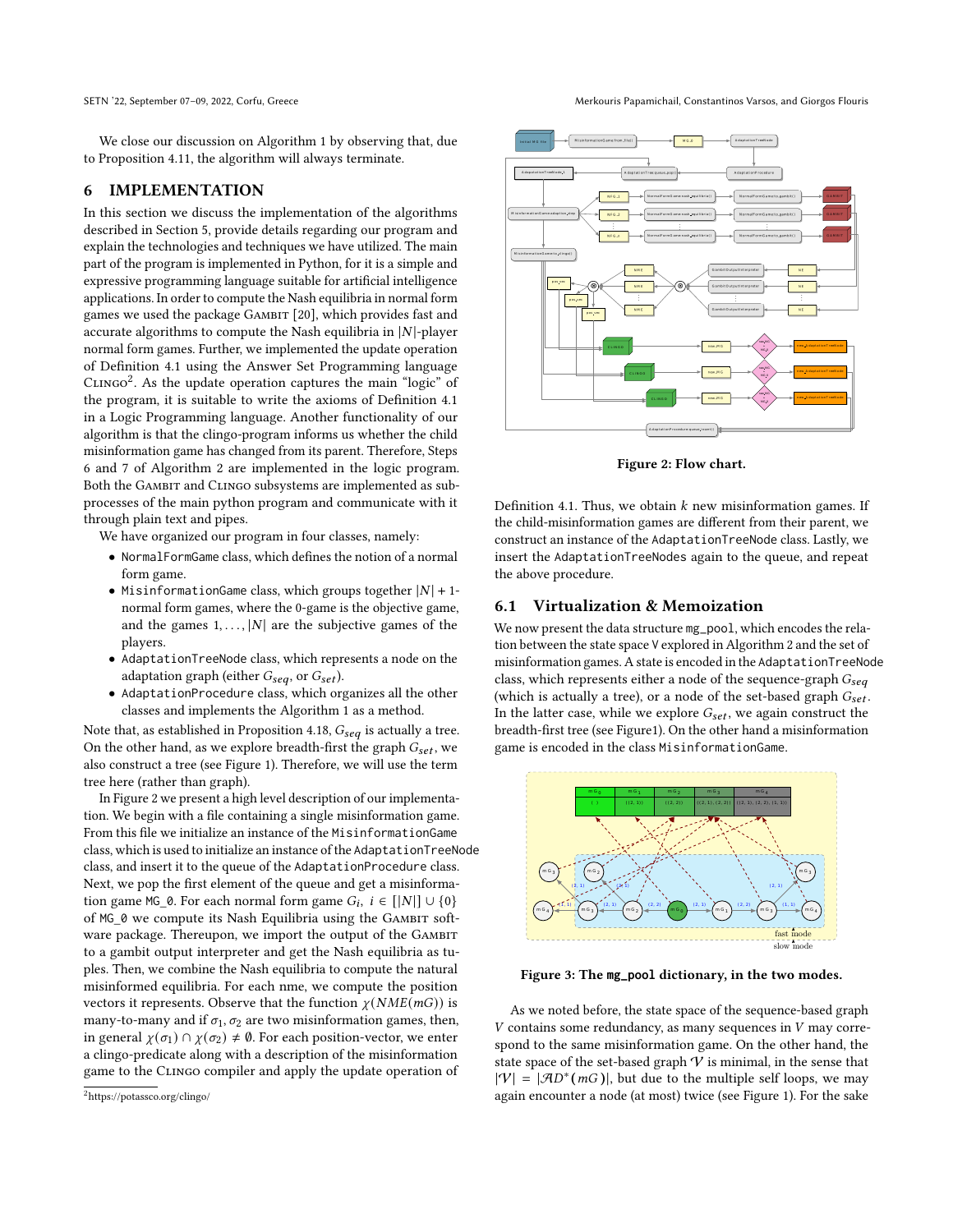of efficiency, we don't want to recompute a misinformation game if we encounter it a second time. Hence, in the AdaptationTreeNode class, we include a *label*<sup>[3](#page-8-1)</sup> to a misinformation game as data member, rather than an instance of the MisinformationGame class (see Figure [3\)](#page-7-3). The data structure mg\_pool is a dictionary, from the set of labels to instances of the MisinformationGame class. Since  $|\mathcal{V}| = |\mathcal{A}D^*(mG)|$ , the most appropriate set of labels is  $\mathcal{V}$ .

#### 6.2 Answer Set Programming

In this subsection we discuss the logic program that implements the update operation of Definition [4.1.](#page-2-4) We encode a payoff function with the predicate u(G, P, SP, U) of arity four, which represents the value of the payoff (U) that the player P will receive, according to the normal form game of player G, when the strategy profile  $SP$  is played. Note that  $\overline{\text{C}^{\text{L}}\text{L}}$  and  $\overline{\text{C}^{\text{L}}\text{}}$  and  $\overline{\text{C}^{\text{L}}\text{}}$  and  $\overline{\text{C}^{\text{L}}\text{}}$ we use symbolic functions to encode finite lists. For example, we encode the strategy profile  $(1, 2, 3)$ , with  $sp(1, sp(2, sp(3, null)))$ , where  $\frac{\text{sp}}{2}$  is a symbolic function with two arguments and nul/0 is a symbolic function with arity zero.

## <span id="page-8-3"></span>Listing 1: The Update Operation's Logic program (Pseudocode).

```
% the new payoff function if pos(SP).
v(G, P, SP, V) :- pos(SP), u(0, P, SP, U), V = U.
% the new payoff function if not pos ( SP ) .
v(G, P, SP, V) :- not pos(SP), u(G, P, SP, U), V = U.
% check if child-mG != parent-mG
changed :- v(G, P, SP, V), u(G, P, SP, U), V := U.
unchanged :- not changed.
```
In Listing [1](#page-8-3) we present the logic program for applying the update operation of Definition [4.1.](#page-2-4) The logic program takes as input a list of payoff predicates u/4 and a single predicate pos(SP) describing a position vector as a finite list. Then, outputs (proves) a list of updated payoff predicates  $v/4$ , which follow the syntax of  $u/4$ . For each strategy profile SP we check whether the predicate pos(SP) holds. If it does, we force the new payoff entry  $v/4$  of this strategy profile to equal the *actual* game  $G^0$ . If there is an instance where  $v \neq u$ , then the logic program proves the predicate changed/0. Otherwise, the predicate unchanged/0 holds. This way the python program can tell whether  $mG \neq mG'$ , where  $mG'$  is a child of  $mG$ .

## 6.3 Computation of Nash Equlibria

To compute the Nash equilibria of a normal form game we utilized the GAMBIT package. In particular, we used the gambit-gnm command which implements the Generalized Newton Method for computing the Nash equilibria in  $|N|$ -player normal form games, [\[14\]](#page-9-26). For the perturbation parameter used by Generalized Newton Method we used the value  $n = 100$ . Since the computational complexity for computing a Nash equilibrium (and also a natural misinformed equilibrium) is PPAD-complete ([\[4\]](#page-9-27) and [\[28\]](#page-9-1) respectively), we inherit this complexity in our algorithm.

<span id="page-8-2"></span><sup>4</sup>Unlike other Logic Programming languages, e.g., Prolog.

#### <span id="page-8-0"></span>7 EXPERIMENTS

In this section we experimentally evaluate our algorithm. Given the intractability of computing a Nash equilibrium (being in the PPAD-complete class), and the fact that such a computation takes place several times during the Adaptation Procedure, we restricted our experimentation to relatively small misinformation games. In particular, we considered 2-player misinformation games, where the number of strategies per player ranged as follows:

- (1) Both players have 2 strategies.
- (2) Player-1 has 3 strategies, while player-2 2.
- (3) Both players have 3 strategies.
- (4) Player-1 has 4 strategies, while player-2 has 3 strategies.
- (5) Both players have 4 strategies.

Moreover, we considered a 3-player misinformation game with two strategies per player, but only under "fast-mode".

All experiments were run on an Ubuntu 20.04 machine with an Intel-i5-4200M processor at 3.100GHz. The version of the Python language was 3.8.10, GAMBIT's version was 15.1.1, and CLINGO's version was 5.4.0. We ran each of the experiments five times with different random generator seeds. In order to eliminate any caching effects we discarded the first and the last measurement and took the average of the remaining three measurements. For the seed of the random experiments, we chose the first five prime numbers, i.e., 2, 3, 5, 7 and 11.

In Table [1](#page-9-28) we present our results regarding the performance of our algorithm. "CPU time" refers to the time consumed only by the Python program, whereas "total time" refers to the total elapsed time including the time consumed by the sub-processes, CLINGO and GAMBIT. Observe that only a small fraction of the elapsed time is consumed by the Python program. As a matter of fact, the calls to the GAMBIT package (which undertake the computationally heavy task of computing the Nash equilibria) constitute the main bottleneck of our pipeline, by far.

Also, we compare the "fast" and the "slow" methodology of our algorithm. As the strategy space of the considered misinformation games gets richer, the performance difference between the two methodologies becomes more substantial. In the case with 12 strategy profiles of a 2-player misinformation game, the fast mode takes less than half the time compared to the slow one. This is because the fast mode allows us to omit several Clingo-calls. Moreover, for a 2-player game with 16 strategy profiles, as well as for the 3-player game with 8 strategy profiles, the slow methodology was unable to terminate in a reasonable amount of time.

To understand why the experiments are so time consuming, we need to keep in mind the exponential growth of the search space as the available strategies increase, in tandem with the fact that each node in the adaptation tree requires the computation of several Nash equilibria, an inherently intractable process.

In Table [2](#page-9-29) we give the characteristics of the adaptation tree for the considered 2-player games in the slow and fast methodology respectively. Recall that we have a node for each position vector sequence that came up during the execution of Algorithm [1.](#page-6-0) On the other hand, two nodes may correspond to the same misinformation game. Consider the case of the 2-player game with 12 strategy profiles. In the slow methodology, we compute 9.008 nodes, which correspond to only 181 unique misinformation games. If we are not

<span id="page-8-1"></span> $3$ The technically correct term would be a *pointer*. Note however that the Python programming language does not allow an explicit use of pointers, like C or C++, but with careful programming we can enforce this behaviour implicitly.